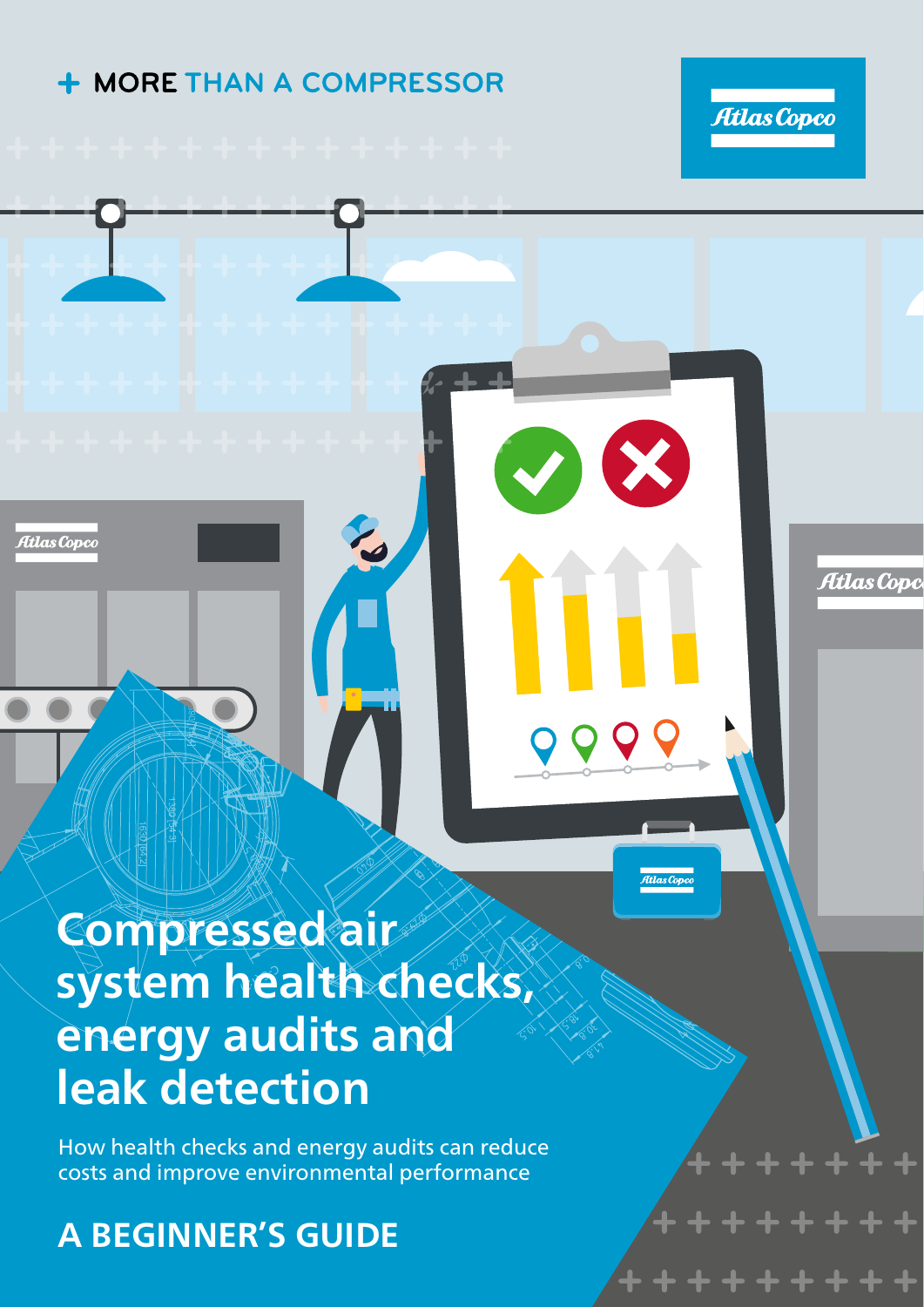# **Introduction: reducing costs and helping the environment**

Improving energy efficiency remains a top priority for most manufacturing organisations – for both financial and environmental reasons.

**Cutting electricity use across the shopfloor can significantly reduce monthly energy bills, with the savings going directly to the bottom line.**

Using less energy is also critical to long-term sustainability efforts, with a growing number of companies embarking on a journey to net-zero emissions.

#### **Optimising compressed air systems**

Delivering energy efficiency improvements is often the sum of many parts. Plant managers look to implement various initiatives to provide incremental value that can amount to significant savings over time.

Take compressed air as an example. Conservative analyses estimate that compressed air systems account for 10 per cent of all energy used in global industry and of that, 10 – 30 percent is wasted on leaks. This wastage can be expensive, as even a 3mm leak could cost around £2,000 a year, with a loss equivalent to 16 tonnes of CO2 emission. Any optimisation of compressed air systems – no matter how small – can, therefore, significantly impact performance and efficiency, lowering bills and reducing carbon footprint. But how do you ensure that your compressed air system is operating to its full potential? How do you identify and eliminate air leaks – optimising performance, reducing energy consumption and driving down costs?

The simple and most effective means of achieving these ambitions is to perform a health check and energy audit for compressed air installations. These assessments can be performed quickly and accurately, and in some cases, with no cost – and with zero disruption to your production line.

**This e-Book explains how health checks and energy audits for compressed air installations are carried out within manufacturing environments, while also outlining the cost and environmental advantages that they can bring.**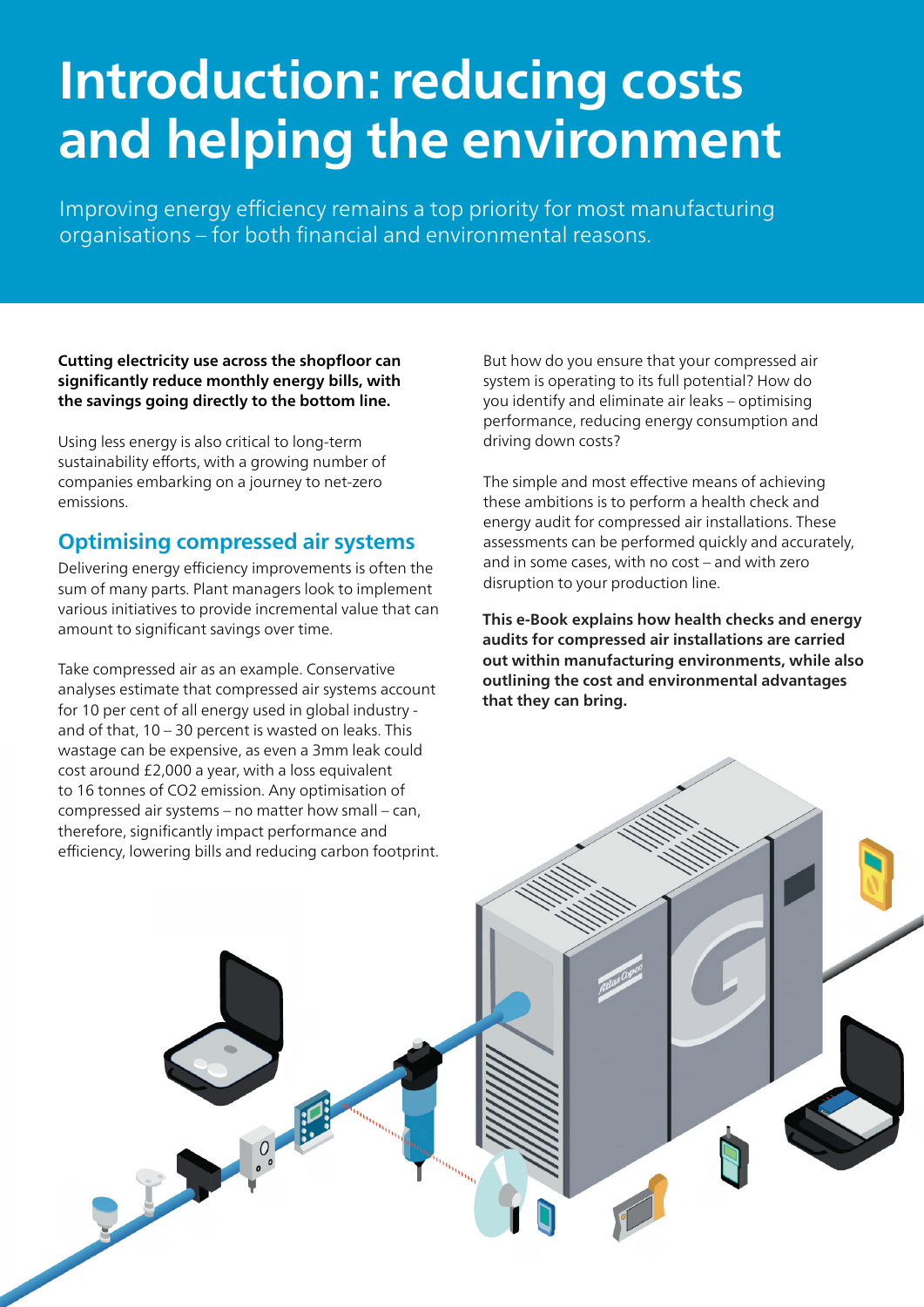# **How technology can be used to identify compressed air leaks**

**It is easy to assume that compressed air systems are running efficiently. But even if leaks are not immediately obvious, it does not mean that they do not exist. Leaks can be caused by many issues including corrosion, poor pipe connections and bad seals. And without investigation, these problems can add up to a significant amount of wasted energy over time, resulting in higher bills.**

Fortunately, a variety of techniques can be deployed to find, log, quantify and rectify air leaks. Initial steps involve little or no technology. Some leaks can be found simply by listening, although larger ones may be inaudible, or only occur at certain pressures. Results can be improved by applying a soapy water solution to potential leak points like joints, flanges and valves, with bubbling indicating any leaks. However, this method can be time-consuming and relies on access to all pipework.

#### **Deploying advanced ultrasonic technology**

A more precise approach is to use ultrasonic leak detection equipment, which operates without interrupting plant production, reaches system areas that are hard to access, and locates all air leaks. The principle behind ultrasonic air leak detection is simple. As air moves from high pressure to low pressure through a leak site, it creates a turbulent flow. This turbulence has strong ultrasonic components which are detectable. In general, the larger the leak, the

greater the ultrasound level. Ultrasonic detectors are usually unaffected by background noises in the audible range because these are filtered out.

Some hand-held, battery-operated probe devices are available, but state-of-the-art acoustic imaging cameras are far more effective and can help detect leaks in compressed air systems up to ten times faster than traditional methods. Atlas Copco uses a system with a camera that takes measurements with 124 microphones to form an extremely precise acoustic image. The camera's frequency range extends to ultrasonic frequencies, meaning that it can locate sound sources precisely, even in noisy industrial environments. The acoustic image is transposed on top of a digital camera picture to provide real-time sound visualisation of the source of the leaks.

Once ultrasonic inspection has been completed, leaks can be marked on-site with weatherproof tags, along with a supporting written report that can provide more details on leak locations, photographic evidence of holes, leak severity in litres/minute, energy costs, positions, and costs to repair.

Atlas Copco has long-standing experience of deploying advanced leak detection strategies. Indeed, a full range of technologies can be deployed to eradicate compressed air leaks from production facilities, improving efficiencies and delivering dramatic energy savings over time.

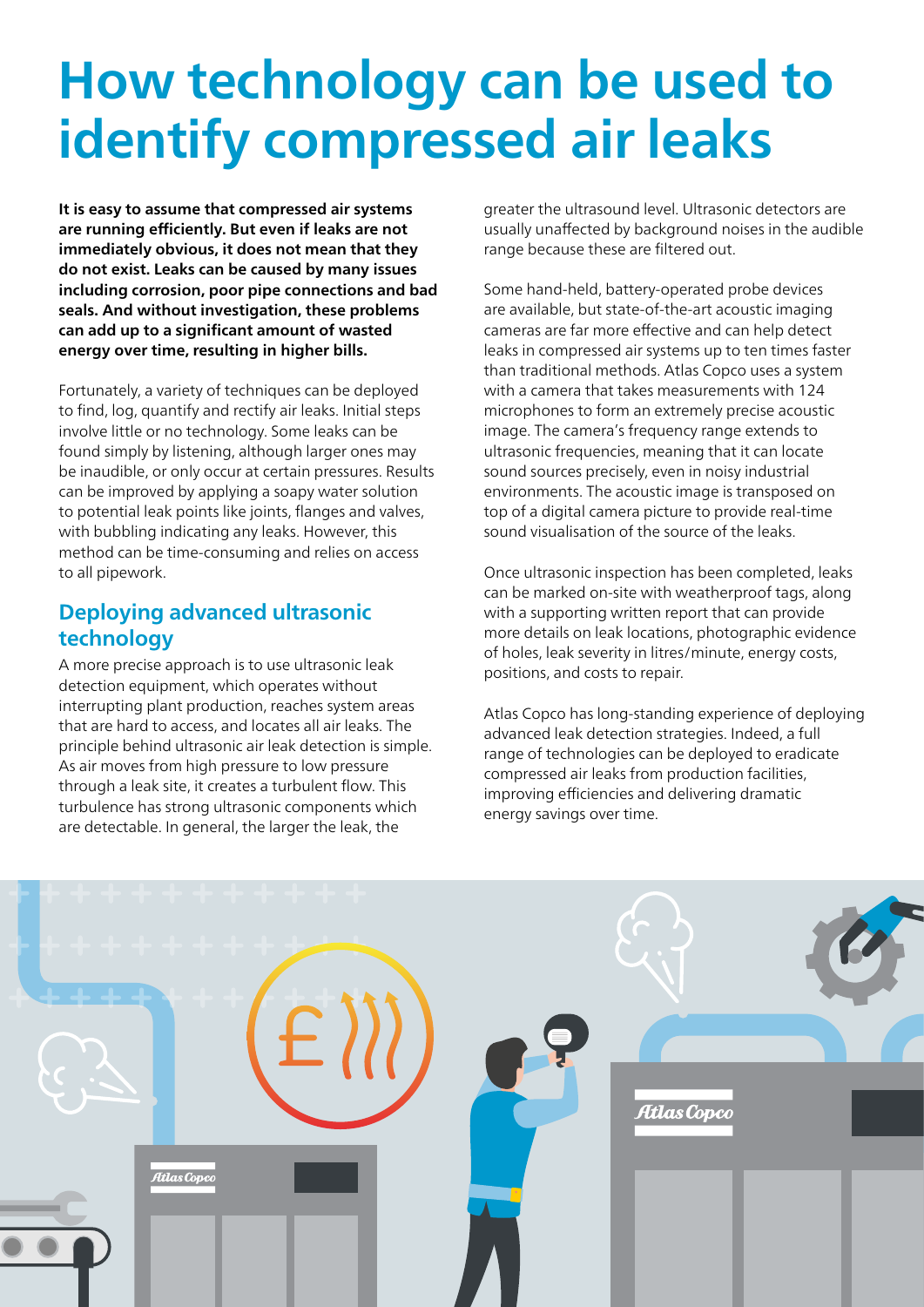# **Health checks and energy audits for compressed air installations**

With the technology in place to provide fast, accurate and cost-effective leak detection, Atlas Copco Compressors has developed three levels of health checks and energy audits for compressed air installation. Some of these services are offered free-of-charge, while others require an upfront investment which is quickly recouped through energy efficiency improvements, and the subsequent cost savings they bring. The health checks and energy audits also result in reduced CO2 emissions and improved regulatory compliance.



#### **Level 1 Level 2 Level 3 Free visual inspection and energy potential calculations (EPC)**

The #airCHECK visual assessment covers information such as compressor room environment, whether there are any air quality issues, and a visual inspection of all compressed air equipment on site, including appropriate capacity, ISO compliance, unproductive running, and pressure. This results in a summary of equipment health, outlining running equipment improvements, and wasteful practices or non-conformance with ISO standards. Energy potential calculations (EPC) can also be carried out, focussing on the power usage of the compressors, load v. unload hours, and average leak assessment. This calculation identifies whether there is a requirement for a Level 2 assessment, and provides an indication of the tangible savings that would bring.



**Energy assessment and recommendations through data logging** 

While EPC delivers an estimation of potential energy savings, this next level service provides a real-world assessment based upon the findings of data logging equipment fitted to each compressor. The iiTrax devices record and then map the energy consumed over a full week period, showing the actual running hours and calculated air usage. Based on this data, Atlas Copco specialists can then calculate a realistic energy savings potential, make simulations and provide recommendations to achieve optimal energy efficiency. This service is also free of charge and always provides high-quality, actionable insight.



### **Full AIRscan audit to ISO 11011 standard**

The full AIRscan service provides a premium assessment, covering a range of parameters, such as flow testing, air leak detection, air quality testing, measurement and analysis of pressure and dew point throughout the wider system, from compressor room to production processes. Included in AIRscan is reporting and discussions of the most suitable methods to reduce energy costs and CO2 emissions. This audit always pays for itself in savings AIRscan follows the ISO 11011 standard for compressed air energy efficiency assessments, ensuring that installations are assessed based on a clearly defined framework. It can also serve as a benchmark for ISO 50001.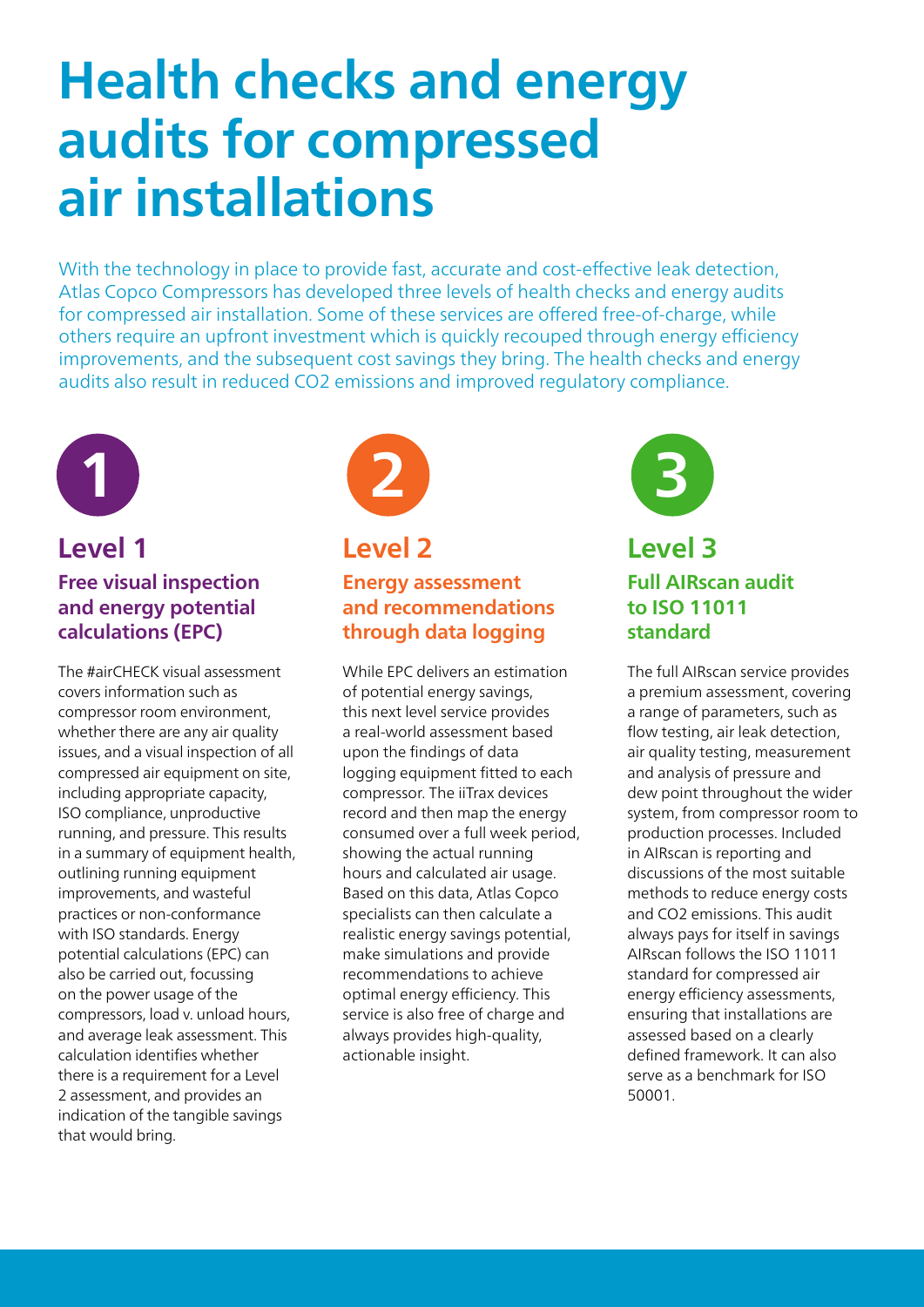## **Common misconceptions around air energy audits and leak detection**

In a typical manufacturing plant with high degrees of automation, plant managers oversee a broad range of inter-linked systems and technologies that must work seamlessly together. In such complex operating environments, it is easy to overlook the importance of high-performing compressed air systems.

Moreover, failure to instigate compressed air health checks and energy audits can also sometimes be based on outdated misconceptions that do not reflect real-world experience. Here we address some of the most common fallacies.

66 I don't have any compressed air leaks in my manufacturing facility

**This is highly unlikely to be correct.** Even the most modern compressed air system is likely to have some level of leakage within six months of installation. Manufacturing facilities are often harsh operational environments. Over time, leaks can occur due to factors such as human error, sub-standard welding or pipe connections and damaged valves and seals. Often, you won't know that leaks exist unless you look for them, which is why leak detection surveys are crucial.

66 Health checks and energy audits will disrupt my production lines

**Again, this assumption is untrue.** The initial steps, such as an #airCHECK, couldn't be easier and involves a visual assessment that can be conducted in as little as 10 minutes, with no downtime whatsoever. By its very nature, this type of exercise is intended to flag-up 'quick-win' opportunities, enabling end-users to fix costly air leaks and address inefficient operating practices. Even more sophisticated data logging and ultrasonic testing, and the fitting of flow meters, can be performed in a completely unobtrusive manner.

66 Compressed air audits and leak detection surveys will cost me a lot of money

**Many of the air audit services offered by Atlas Copco are free of charge.** Even when there is an upfront cost - such as with the full AIRscan service – the efficiency savings discovered always amount to more than the initial outlay. Indeed, far from being a drain on resources, air leak detection surveys can in fact facilitate significant energy bill reductions with returns dwarfing any expenditure. Audits and health checks can also deliver significant savings on the installation of new equipment, eliminating the risk of over-specification.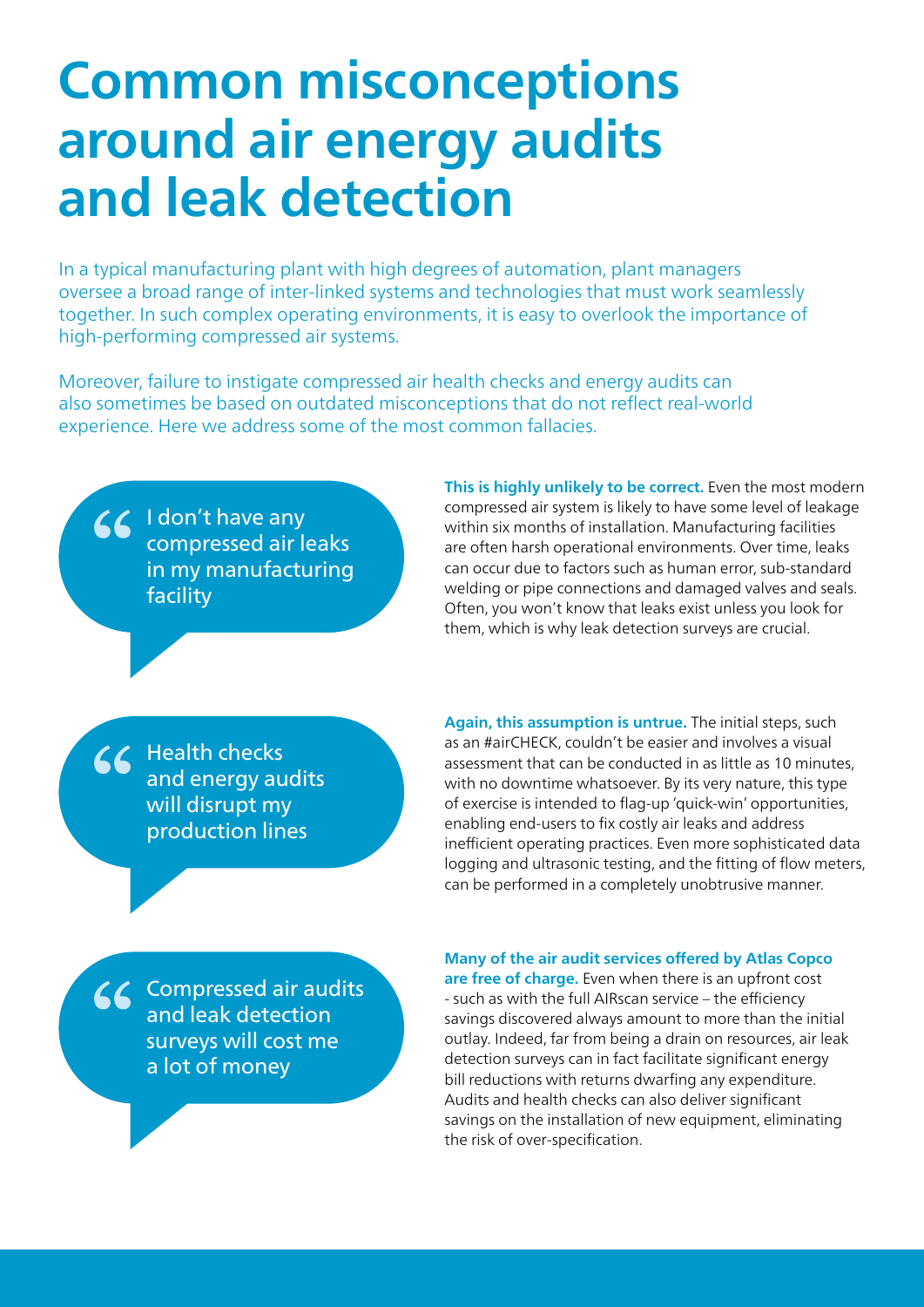# **Real-life customer applications**

### **Midas Pattern Company**

**Precision polyurethane moulding manufacturer Midas Pattern Company, based in Bedford, achieved substantial energy savings through data logging of its compressor system, while reducing its carbon footprint by a significant amount.**

Initially, the company used Anglian Compressors, Atlas Copco's premier distributor for the area, to conduct a free performance survey of their compressed air system. This comprised two Atlas Copco 22 kW, fixed-speed rotary screw compressors plus a small VSD unit which had been installed ten years earlier.

The review identified several critical areas of inefficient operations, resulting in the purchase of more modern equipment including the GA37VSD+ compressor from Atlas Copco. The survey also resulted in a lowering of the air system pressure within the plant, reducing the energy requirement by 10.5 per cent. Other performance optimisations, such as shutting off the swarf removal air blast immediately after the process was completed, were also initiated.

The combined effect of these measures has been considerable. The level of energy used on site for generating compressed air at the plant has reduced by about two thirds to just 78,104 kW/h, representing a total saving of £14,554 per annum. This has resulted in an estimated ROI payback of just 1.5 years.

The compressed air system upgrade has also helped reduce the company's carbon footprint by some 50 tonnes of CO2. When combined with the effect of other vital measures the company has taken in using less energy and improving its green credentials right across its business, that figure is closer to 60 tonnes.

### **Wienerberger**

**Brick maker Wienerberger has benefited from the results of an iiTrack data logging study at its Manchester plant, providing valuable insight into energy usage, air demand requirements and compressor system capability.** 

The study identified several areas of inefficient operation, resulting in the specification and installation of new Atlas Copco compressed air and vacuum systems. This equipment has resulted in significant energy savings, estimated to be around £38K per annum. It has also helped the company to reduce its carbon footprint and achieve higher levels of reliability and performance.

### **Fabricon**

**Design engineering company Fabricon has also benefited from an iiTrak study of the compressed air usage patterns, revealing the need for a new compressor, with its existing unit relegated to standby duty. Calculations indicated long term savings with a 5-year payback from the upgrade plan.**

The installation included an Atlas Copco GA15 VSD+FF rotary screw compressor with integral refrigerant dryer, together with a 900 litre-air receiver, quality air and condensate treatment ancillaries. As well as delivering increased efficiency and lower noise levels, the installation of the new compressor and other plant modifications was shown to save the company approximately 51% of its energy consumption, a figure which equated to £2,479 per annum based on 10p/kWh for the electricity supply.